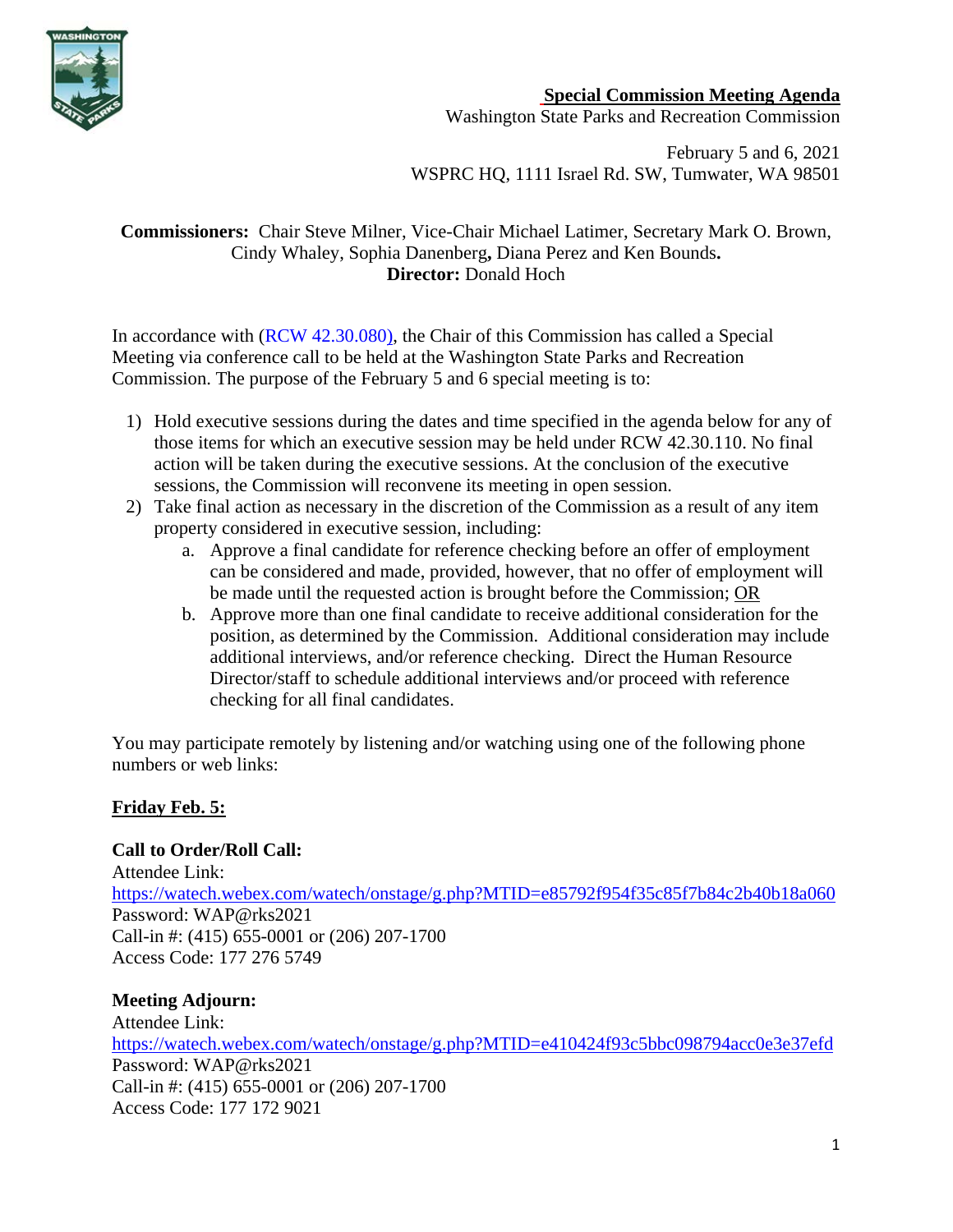## **Saturday Feb. 6:**

#### **Call to Order/Roll Call:**

Attendee Link: [https://watech.webex.com/watech/onstage/g.php?MTID=e3057dad5ac04702be431546105a1f40a](https://gcc02.safelinks.protection.outlook.com/?url=https%3A%2F%2Fwatech.webex.com%2Fwatech%2Fonstage%2Fg.php%3FMTID%3De3057dad5ac04702be431546105a1f40a&data=04%7C01%7CBecki.Ellison%40parks.wa.gov%7C8abdf95e77434b35131808d8c329f296%7C11d0e217264e400a8ba057dcc127d72d%7C0%7C0%7C637473932234952222%7CUnknown%7CTWFpbGZsb3d8eyJWIjoiMC4wLjAwMDAiLCJQIjoiV2luMzIiLCJBTiI6Ik1haWwiLCJXVCI6Mn0%3D%7C1000&sdata=GUjYCvIs66tqALoAjoQ2YoYzDBLWUFUTd2HqK60tJ8k%3D&reserved=0) Password: WAP@rks2021 Call-in #: (415) 655-0001 or (206) 207-1700 Access Code: 177 937 8521

### **Requested Action:**

Attendee Link: [https://watech.webex.com/watech/onstage/g.php?MTID=e778def22cca6e8e4c1fbee5d7b49e5ea](https://gcc02.safelinks.protection.outlook.com/?url=https%3A%2F%2Fwatech.webex.com%2Fwatech%2Fonstage%2Fg.php%3FMTID%3De778def22cca6e8e4c1fbee5d7b49e5ea&data=04%7C01%7CBecki.Ellison%40parks.wa.gov%7C8abdf95e77434b35131808d8c329f296%7C11d0e217264e400a8ba057dcc127d72d%7C0%7C0%7C637473932234962178%7CUnknown%7CTWFpbGZsb3d8eyJWIjoiMC4wLjAwMDAiLCJQIjoiV2luMzIiLCJBTiI6Ik1haWwiLCJXVCI6Mn0%3D%7C1000&sdata=jpf2RUhdVRdP94FZo%2Bu9f3kiFUkiCtdvDUjpqvKSUGY%3D&reserved=0) Password: WAP@rks2021 Call-in #: (415) 655-0001 or (206) 207-1700 Access Code: 177 633 9355

**Order of Presentation:** Both days the agenda item will open with the roll call. We will then go immediately into executive session for the day to conduct interviews. On Saturday February 6, we will reconvene in open public meeting at 5:00 pm for the requested action.

#### **Public Comment:**

Written public comment will be accepted for the agenda item until 5:00 pm Wednesday, February 3, 2021 by email or mail, but please note the Commission will not be taking any oral public comments during the meeting. Any comments received after the cutoff will be given to the commission before its next meeting.

Email: [Commission@parks.wa.gov](mailto:Commission@parks.wa.gov)  Mail: WSPRC, Attn: Becki Ellison, PO Box 42650, Olympia, WA 98504.

## **FEBRUARY 5TH**

| 8:00 a.m. |  | <b>CALL TO ORDER</b> (IN PUBLIC MEETING) – Michael Latimer, Commission Chair |  |  |
|-----------|--|------------------------------------------------------------------------------|--|--|
|-----------|--|------------------------------------------------------------------------------|--|--|

- Call of the roll
- Introduction of Staff
- **8:15 a.m. EXECUTIVE SESSION –** Director interviews pursuant to RCW  $42.30.110(1)(g)$ : "To evaluate the qualifications of applicants for public employment."
- **6:30 p.m. ADJOURN** (IN PUBLIC MEETING)